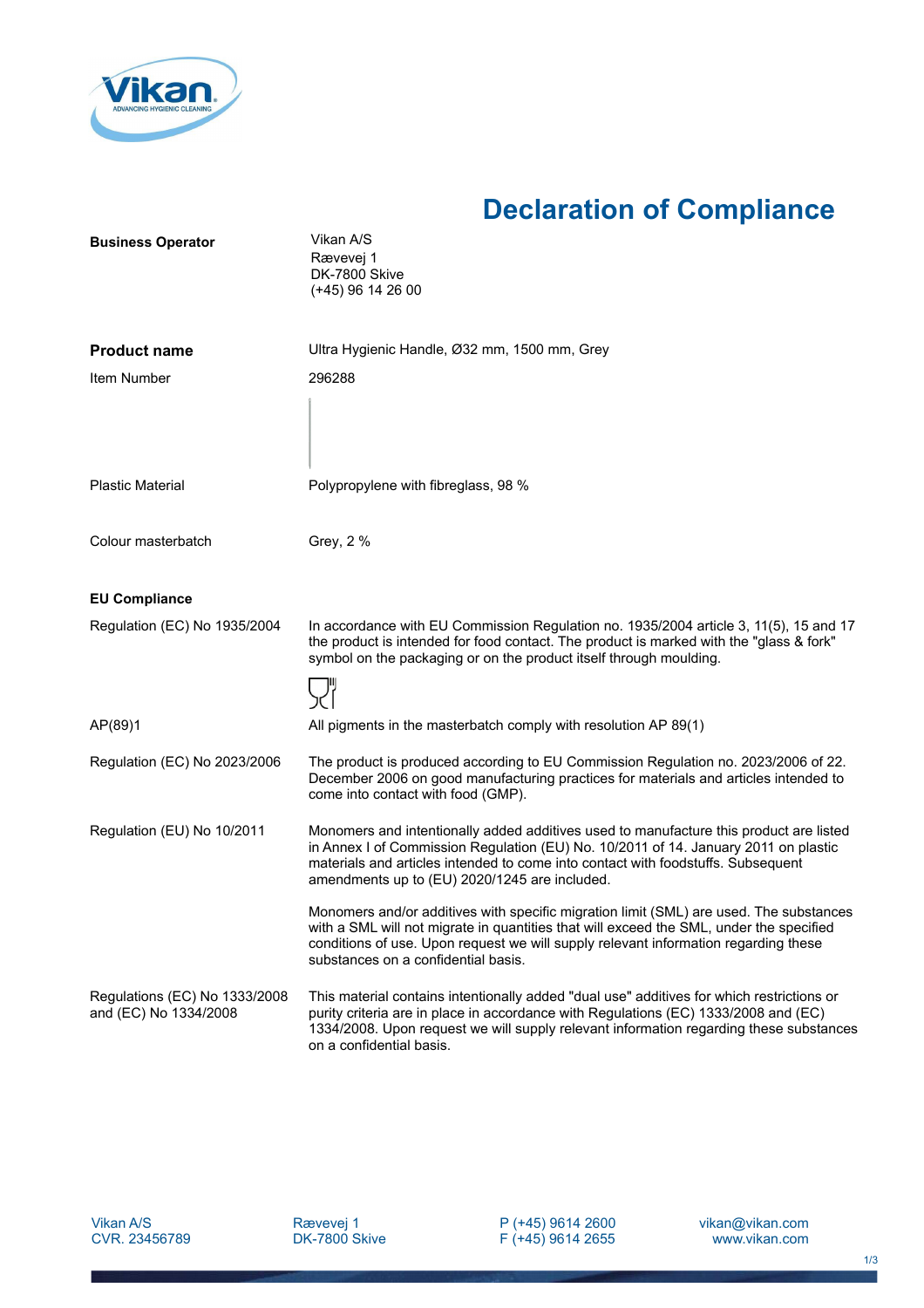

| <b>US FDA Compliance</b>                            | All raw materials in this product are in compliance with FDA (Food and Drug<br>Administration in the USA) 21 CFR parts 170 to 199.                                                                                                                                                                                                                            |
|-----------------------------------------------------|---------------------------------------------------------------------------------------------------------------------------------------------------------------------------------------------------------------------------------------------------------------------------------------------------------------------------------------------------------------|
|                                                     | The polymers and additives complies with FDA 21 CFR part 174, 175, 176, 177, 178,<br>181, 182, 184, or 186. Additives are cleared according to FDA 21 CFR Part 178 (Indirect<br>food additives), are generally recognised as safe (GRAS), are prior-sanctioned food<br>ingredients, or are cleared on basis of regulations for food additives of before 1958. |
|                                                     | The polypropylene complies with FDA 21 CFR 177.1520 "olefin polymers".                                                                                                                                                                                                                                                                                        |
|                                                     | The pigments in the masterbatch are listed under FDA 21 CFR 178.3297 "Colorants for<br>Polymers".                                                                                                                                                                                                                                                             |
| <b>UK Compliance</b>                                | The product complies with The Materials and Articles in Contact with Food (Amendment)<br>(EU Exit) Regulations 2019 No. 704                                                                                                                                                                                                                                   |
| <b>Danish Compliance</b>                            | The product complies with the Danish consolidation Act no. 681 of 25/05/2020.                                                                                                                                                                                                                                                                                 |
| <b>Japanese Compliance</b>                          | All substances (polymers, monomers and additives) used in Vikan products comply with<br>Article 18(3) of the Japanese Food Sanitation Act and are listed in Tables 1 and 2 of<br>Appendix 1 of the Positive List.                                                                                                                                             |
| <b>Migration analysis plastics</b>                  | Samples of the product, or a similar product made from identical plastic material, have<br>been tested for overall migration according to the test conditions specified in (EU)<br>10/2011, and the article comply with the overall migration limit of 10 mg/dm <sup>2</sup> or 60 mg/kg.                                                                     |
|                                                     | Food simulants used for overall migration were 10 % ethanol (simulant A), 3 % acetic acid<br>(simulant B) and olive oil (simulant D2).                                                                                                                                                                                                                        |
|                                                     | Test conditions for overall and specific migration were OM2 (10 days at 40 $^{\circ}$ C)                                                                                                                                                                                                                                                                      |
|                                                     | Compliance with specific migration limits, and other restrictions, has been documented<br>through testing, calculation or simulation.                                                                                                                                                                                                                         |
| Max ratio of food contact surface<br>area to volume | The ratio of food contact surface area to volume that has been used to determine the<br>compliance of the product:                                                                                                                                                                                                                                            |
|                                                     | 2.0 dm <sup>2</sup> /100 ml                                                                                                                                                                                                                                                                                                                                   |
| <b>Food contact types</b>                           | The product is suitable for contact with the following types of food under the intended and<br>foreseeable conditions of use:                                                                                                                                                                                                                                 |
|                                                     | Aqueous                                                                                                                                                                                                                                                                                                                                                       |
|                                                     | Acidic<br>IV                                                                                                                                                                                                                                                                                                                                                  |
|                                                     | Alcoholic                                                                                                                                                                                                                                                                                                                                                     |
|                                                     | Fatty                                                                                                                                                                                                                                                                                                                                                         |
|                                                     | Dry                                                                                                                                                                                                                                                                                                                                                           |

Vikan A/S CVR. 23456789 Rævevej 1 DK-7800 Skive P (+45) 9614 2600 F (+45) 9614 2655 vikan@vikan.com www.vikan.com